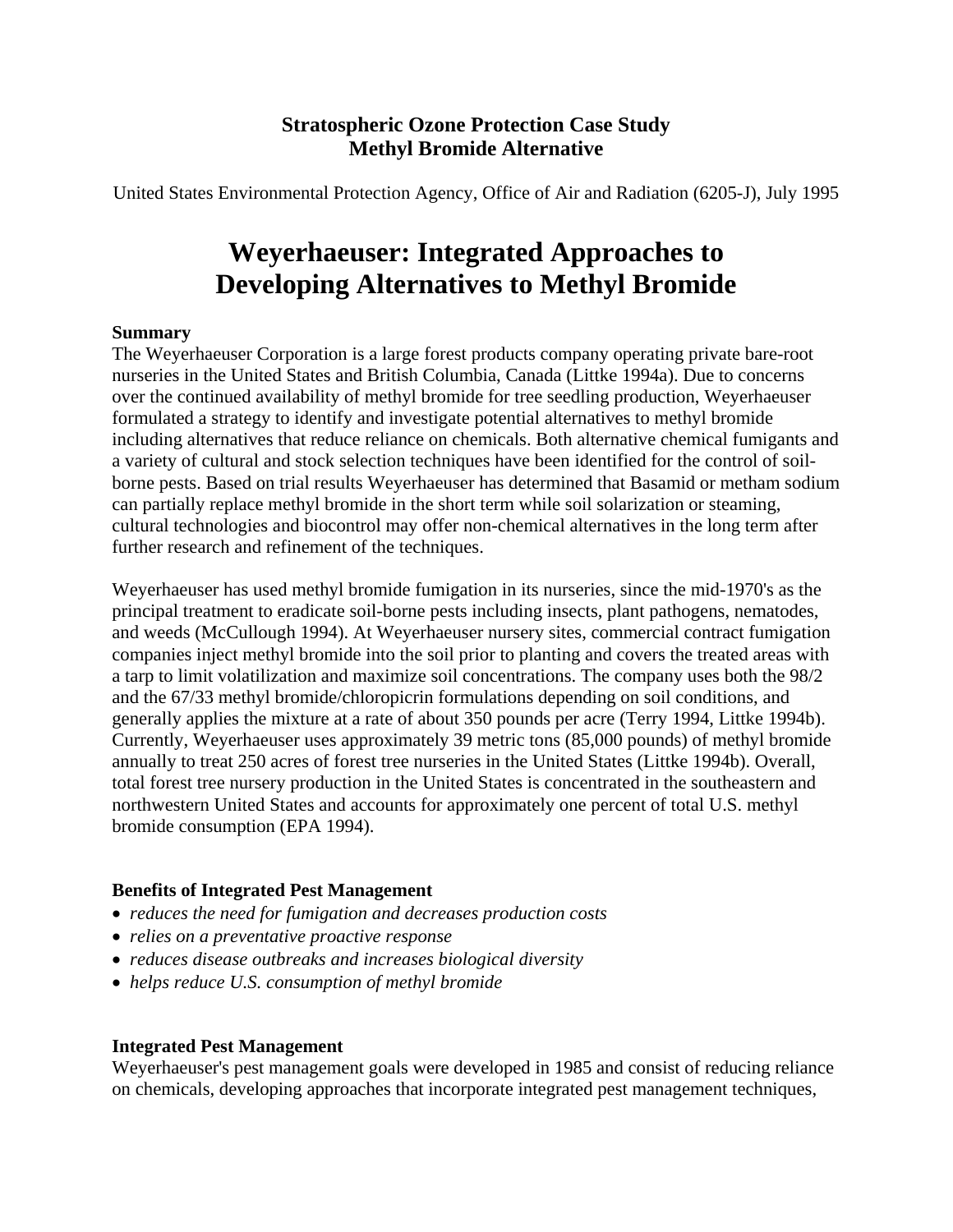investigating methods to increase biological soil diversity, improving the understanding of disease cycles, developing a preventative proactive response, and developing new pest management paradigms. To find alternatives to methyl bromide, Weyerhaeuser has investigated and operationally tested both chemical and non-chemical pest management techniques. These approaches are discussed below.

#### **Chemical Alternatives**

Weyerhaeuser has performed field trials in sandy soils in the southeastern U.S. using two fumigants, Basamid and metham-sodium to measure their effectiveness at controlling the principle soil pests (e.g., *Fusarium, Phytophthora, Pythium, Rhizoctonia*). Both fumigants provided similar levels of seedling emergence and resulted in equal knockdown of *Fusarium* as compared to methyl bromide (Littke 1994a). Based on the successful completion of these trials, Weyerhaeuser believes that Basamid or metham sodium can effectively replace methyl bromide in the short term at a cost that is comparable to methyl bromide fumigation. Both chemicals are registered for this use. Further examinations of the efficacy offered by these fumigants in controlling a broad range of soil pests under varying soil conditions are underway. Additionally, Weyerhaeuser has also begun trials using the chemical fumigants Telone and chloropicrin, but results are not yet available. (Littke 1994b).

#### **Non-Chemical Alternatives**

Non-chemical techniques under investigation by Weyerhaeuser include soil pasteurization by steam treatment or solar irradiation, biological controls which result in pest suppression, and cultural practices that reduce cumulative plant stresses thus decreasing the risk of disease outbreaks in crops and soil management methods which increase biodiversity and competition in the soil under crops (Littke 1994a, Littke 1994b).

#### *Soil Solarization and Pasteurization*

Soil solarization, a technique using clear-plastic tarps to trap solar radiation, can heat the soil profile to temperatures that effectively suppress soil-borne pests in areas with sufficient levels of solar radiation. For example, Weyerhaeuser has achieved soil temperatures sufficient to control pests in the upper 8-cm of soil in the southeastern United States. During solarization trials held in Arkansas in July and August, temperatures of 50-60øC (122-140øF) were achieved at a depth of 3 inches successfully suppressing *Fusarium* levels through two successive loblolly pine crops (Littke 1994a). However, in other growing areas (i.e., the Pacific Northwest), either the quantity or the duration of effective solar radiation is insufficient to control soil pests.

When pasteurization accomplished by soil solarization is applicable, soil pasteurization accomplished with the use of steam heat can be an additional, effective method of soil disinfestation. Either technique can be employed independently or in combination to raise soil temperatures sufficiently to destroy nematodes, soil pathogens, and weeds. In fact, Weyerhaeuser laboratory trials combining steam pasteurization with solarization suggest that this may be an effective and economical soil treatment (Littke 1994b).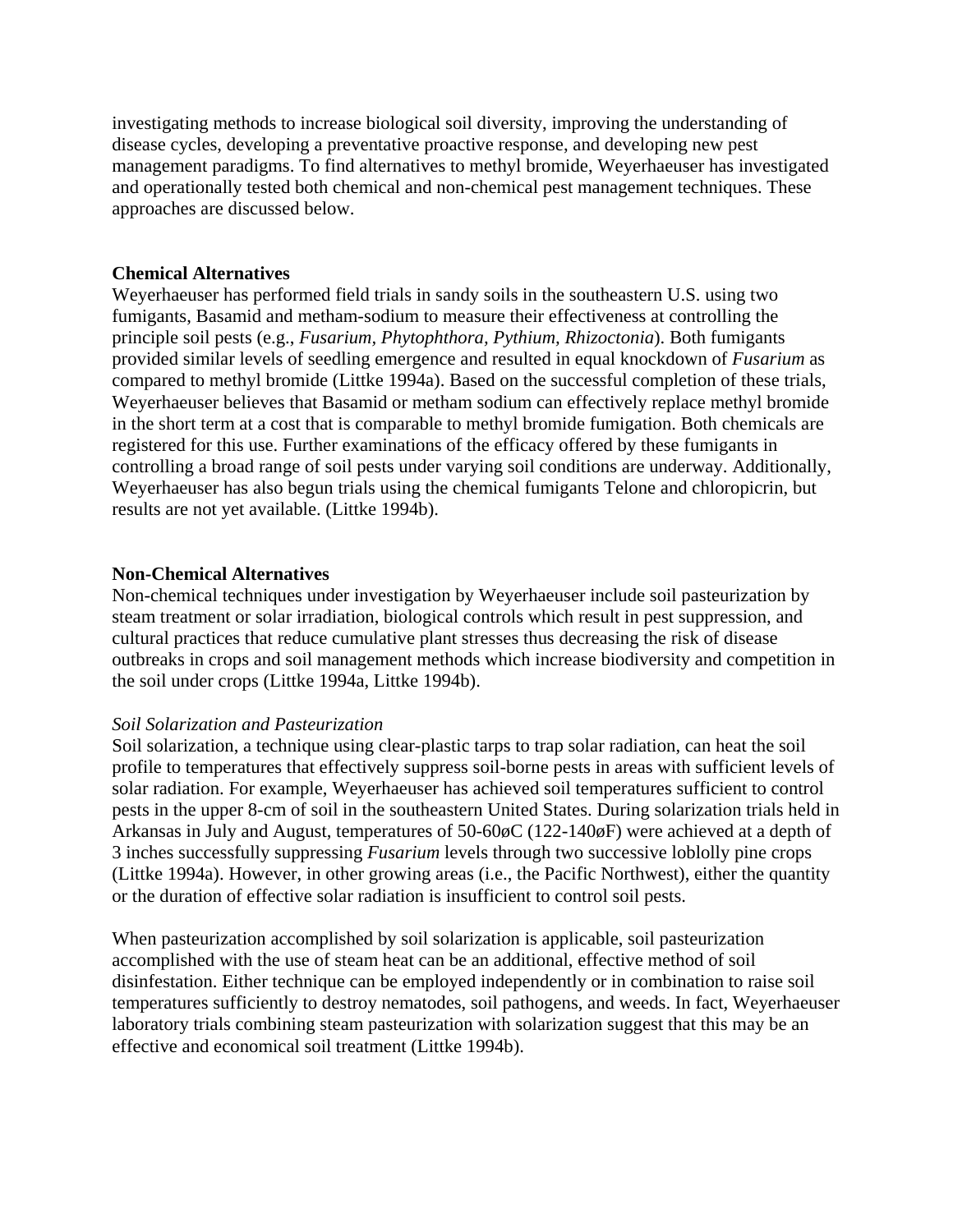#### *Cultural Controls*

Weyerhaeuser is investigating methods of disease avoidance through proper cultural management, phytosanitation requirement of propagation fields, and the potential role tree genetics might play. Current areas of research interest include: (1) producing high quality vigorous seed, (2) seed and seedling testing to reduce the likelihood of unwanted pest introduction, (3) achieving uniform irrigation, (4) reducing the need for nitrogen fertilization during the summer months, and (5) modification of root morphology through root pruning culture, undercutting, and bed wrenching (Littke 1994a). Weyerhaeuser's aim is to decrease the likelihood of cumulative plant stresses which predispose seedlings to disease. Attaining this goal could potentially reduce the need for fumigation in the future (1994a).

## *Biological Control*

A variety of composts and biological organisms are being evaluated for use as preplant soil treatments. Trials using chicken-litter, yard waste, crab processing residues, and cricket litter have been conducted to evaluate their ability to control disease and suppress pests. The composts contributed positively to soil fertility and disease suppression, but further development of the technique is necessary to increase consistency of results within and between different types of compost (Littke 1994a).

Weyerhaeuser has begun to examine biological organisms, such as parasitic nematodes, fungi, and bacteria for controlling weeds, disease organisms, and nematodes. Specifically, Weyerhaeuser is investigating biological control agents along with other investigators using techniques such as boosting levels of antagonistic biocontrol agents in compost media, direct application of biocontrol agents to seed beds, and the potential for development of mycoherbicides as weed control agents. Weyerhaeuser is investigating the potential for utilizing biological control agents coupled with other cultural practices (soil pasteurization, crop rotations, and bare-fallow treatments) in the hope of intensifying their ability to combat disease.

## **Future Efforts**

As a result of research efforts to identify alternatives to methyl bromide, Weyerhaeuser intends to continue an integrated approach to managing soil pests. Research results show promise in the development of effective alternatives to methyl bromide, by the deadline of 2001 and the phase out of methyl bromide. However, to date, no single treatment has demonstrated the potential broad spectrum biocidal efficacy of methyl bromide in control of weeds, pathogens, insects, and nematodes. Weyerhaeuser will continue to take a proactive stance in the investigation of alternatives to methyl bromide and will continue to attempt to approach the problem of finding alternatives by developing new pest management paradigms. Rather than search for a single, stand-alone solution, Weyerhaeuser believes that the combination of techniques described above can be used as substitutes to methyl bromide.